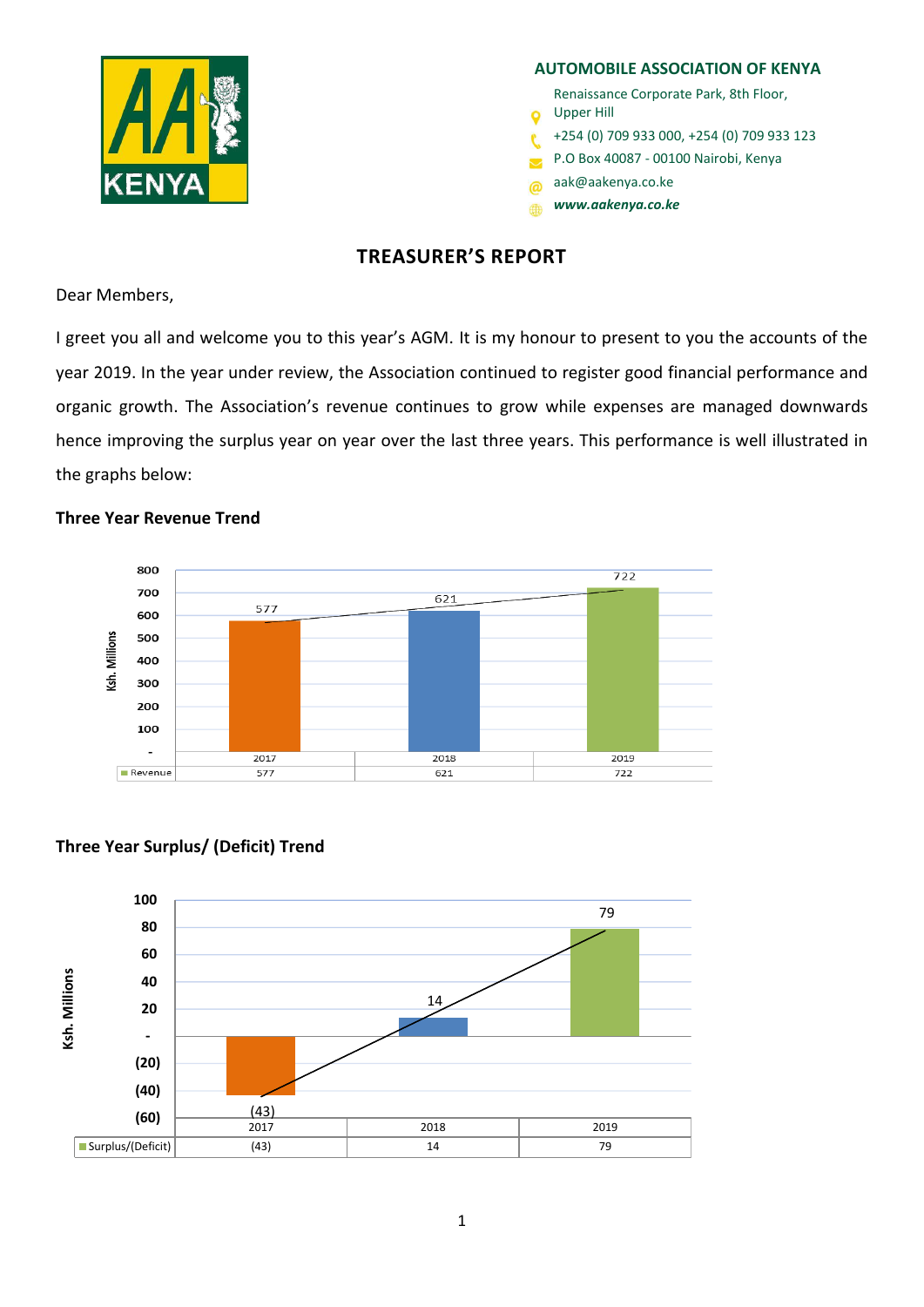

The other details of the performance are contained in the audited financial statements. A copy of this is available in the CEO's office and on the website for inspection in accordance with Rule 8(i) of the Association's constitution. These financial statements were prepared on a going concern basis, in accordance with the Association's accounting policies and in compliance with the International Financial Reporting Standards. The accounts comprise of; the statement of surplus or deficit and retained earnings, statement of financial position, statement of cash flows and statement of significant accounting policies and explanatory notes. Below are some highlights of the financial performance:

### **Consolidated Statement of Surplus (Deficit) - 2019**

#### **a) Revenue**

The group revenue increased by Kes 81.6 million (from Kes 620. 6 million in 2018 to Kes 721.7 million in 2019) representing an annual growth of 16.3%. This growth was mainly driven by revenue growth from driving school, international driving services, and seminars provided to the Counties. The new revenue lines that were introduced in 2019, that is, Fleet management, Premier Driving School, and the Training Institute are expected to boost revenue in the coming years.

#### **b) Expenses**

Compared to 2018, Administrative Expenses went up by 15.6% in 2019 due to a one-off cost associated with the 100 years celebration captured in adverts and promotion vote. Other expenses that went up here include the staff expenses due to the Union Salary awards and improved staff medical cover. Vehicle running expenses also went up due to an increase in the operating fleet numbers as a result of the new vehicles acquired within the year. This increase in expenses were mitigated by cost subdued in other votes.

Compared to 2018, Operating Expenses went up by Kes 13.2 million (17.1%) due to depreciation on new branches leasehold and amortisation of ICT Systems. Software Licenses and subscriptions also went up by Kes 5.7 million (82%) and this contributed to the overall increase.